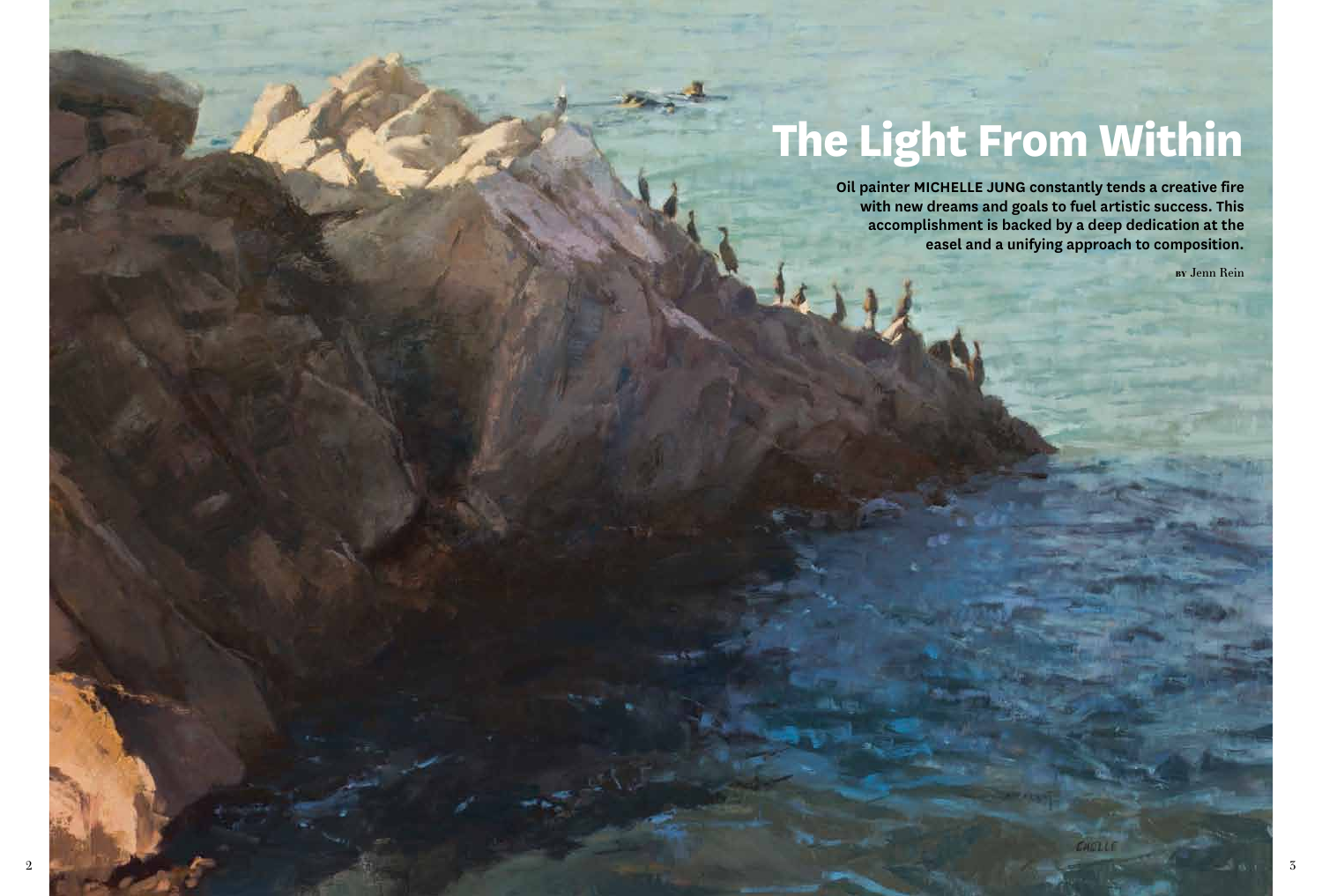

## **"She captures the motion of the sea with lovely composition while giving an illusion of movement that's so serene and believable, you think you're there in person."**

JENNIFER HEIGHTON, DIRECTOR, SANTA PAULA ART MUSEUM

This intense focus empowers Jung to navigate the art world quite strategically, garnering multiple awards for her seascapes. Along with her skillfully executed color theory and compositional choices, the artist seeks first to understand her own creative direction, forging a path through clear and careful decision-making.

**Sustained by Subject**

below **Tide Pools** oil on canvas, 36x60

oil on canvas, 36x60

left **Breakers**

previous pages **Silent Watchers** oil on canvas, 36x48 Knowing what is needed to get the artist's job done is more than half the battle, and Jung's attention to honing her skill set keeps her enrolled in workshops. This habit of growing by learning—and failing—taps into her competitive side. Her fiercest competitor, of course, is herself. "When you're frustrated in a painting, it means that you've reached the point where you can't solve the problem," she says. "I set things aside until I've learned how to

**A** t the age of 40, Michelle Jung found that, finally, she had time. Having just retired from a career in the insurance industry, and with her two daughters in high school, she had some room in her days to learn something new. First, she decided to get a black belt in karate. Once that decision was made, there was no turning back. As Jung

herself explains, "I don't do anything in a 'kind of' way." Her tenacity for achieving a goal did earn her that black belt status. She

describes a moment in the ceremony: "One of the things they say to you when they're tying the belt is, 'Now, you are beginning.' This is the start. That's when you realize you can move forward. Before that, it's all about the struggle. And with art, it's the same thing."

#### **You Only Live Twice**

Up to that point in her life, Jung had found a way to use her natural creativity in almost every vocational role she occupied, but the role of full-time artist was something she had yet to play. With the encouragement of workshop instructors, Kevin McPherson and Betty Carr, Jung elected to take a chance on her own talent and begin an MFA program. Doing so proved to be life altering. "There was no one there to tell me, 'This isn't a good idea,'" she says, "and I'd reached point in my life where I was able to afford the courses and the time."

The grace of good timing and opportunity have allowed Jung to focus on both the education and a full-time studio practice, and that time has not been squandered. After seven years working as a full-time artist, she has landed a solo museum exhibition. When asked how she did it, Jung is clear that the opportunities don't simply appear out of the blue. "It doesn't just blow by your door. It takes a lot of hard work and goal-setting, and you have to be really sure where you want to go," she says. "Being vague on which path to choose wastes a lot of time and energy."

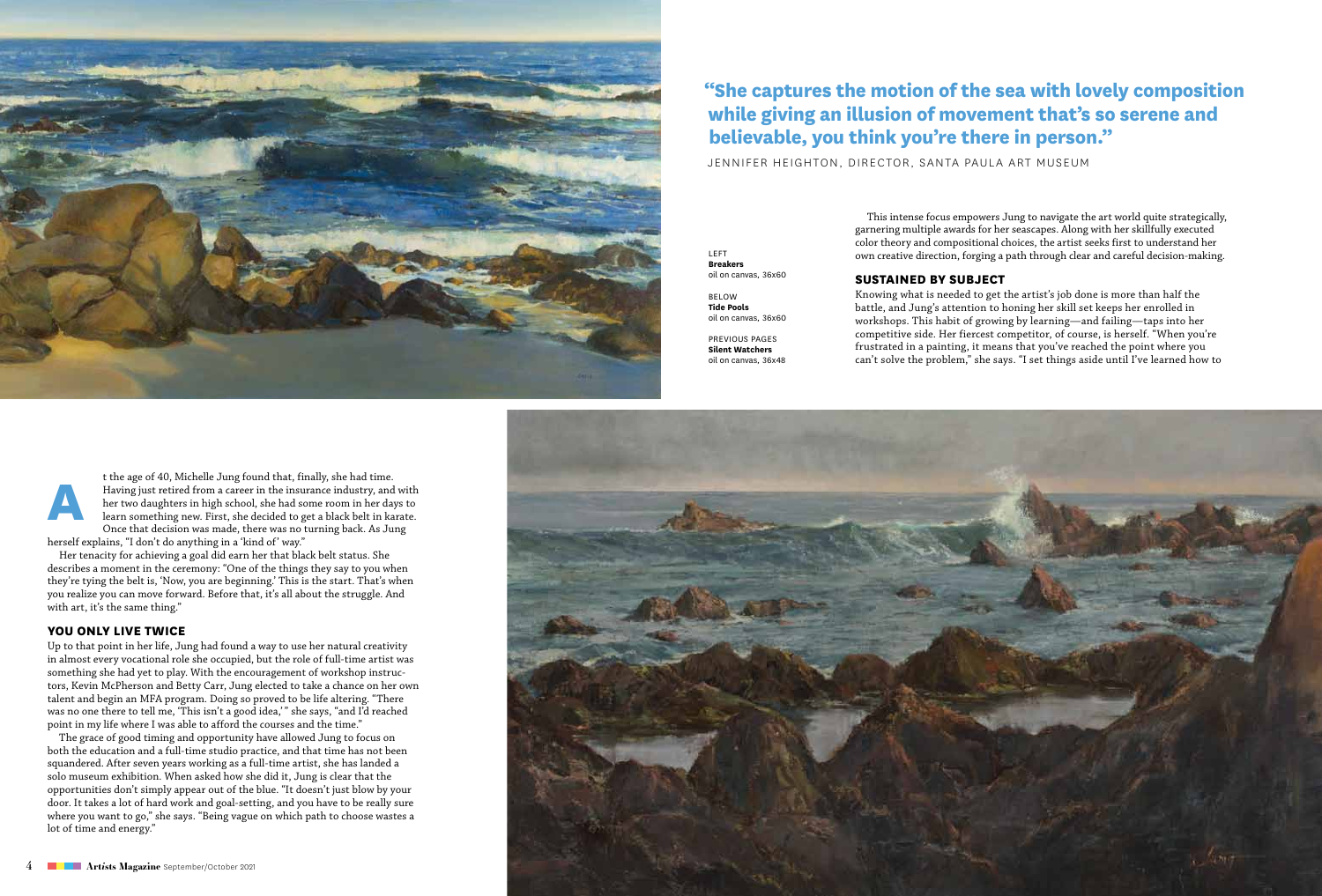

solve that problem. It could be years before I even understand what that problem is, and longer before I realize how to solve it. People tend to dis regard what's happening when they get frustrated. To learn, you need to hold on to that problem and that frustration, turn it around and learn something from it."

Pressing herself to do more while learning more, and thriving in that process, eventually landed the artist in the Teton region of Idaho at the studio of landscape painter Scott Christensen. After taking multiple on-site workshops with the artist, she was able to begin private classes. This eventually raised the long-standing student-teacher relationship to an artist-to-artist friendship.

The job of the pupil, especially a student of creativity, is to take what



opposite top **Sea Cave** oil on canvas, 30x30

opposite bottom **Kiss Me in the Morning** oil on canvas, 36x58

above **Rose Garden** oil on paper, 313/4x431/2

a mentor has imparted and apply that knowledge to his or her own idea. In this case, working under the tutelage of a celebrated landscape artist has deeply fed Jung's artistic journey, and she has tremendous gratitude for Christensen's gen erosity as a teacher.

Unlike her mentor, who's best known for his paintings of the mountainous scenery of the West, Jung's inspiration is the sea. Her exposure to the subject began with a Connecticut upbringing. "It was only a 20-minute drive to the shore for us," she says. "I was a beach kid." It's an embedded experience that continued to feed the artist. Today, it's views of the expansive Pacific, near her home in California, that supply inspiration for her seascapes, and prior to the pandemic, it was a driving force for her painting. Like many people's best-laid plans, that all changed, due to the pandemic, in the spring of 2020. "I could no longer paint at the beach. I couldn't even run at the beach," she says. "Nobody could be at the beach."

With a new home studio just completed, however, and the gardens surround ing her home showing off promising buds, lush blooms and a deep variety of greens, Jung's attention turned to florals and vegetation as a subject. Her audi ence of fans watched via social media as her treatment of this subject proved to be as captivating as her depictions of water.

#### **Seeing Through Form**

Jung works solely with abstracted light and dark shapes throughout most of her process. "I don't do value studies," she says. "I create a pattern where the lights and darks meet," she says. "The realism is solved and brought to life through abstraction, and that abstraction is what creates the energy." Jung describes her approach to a floral as similar to a landscape, executed with the same attention to identifying the light and shadow as it relates to form.